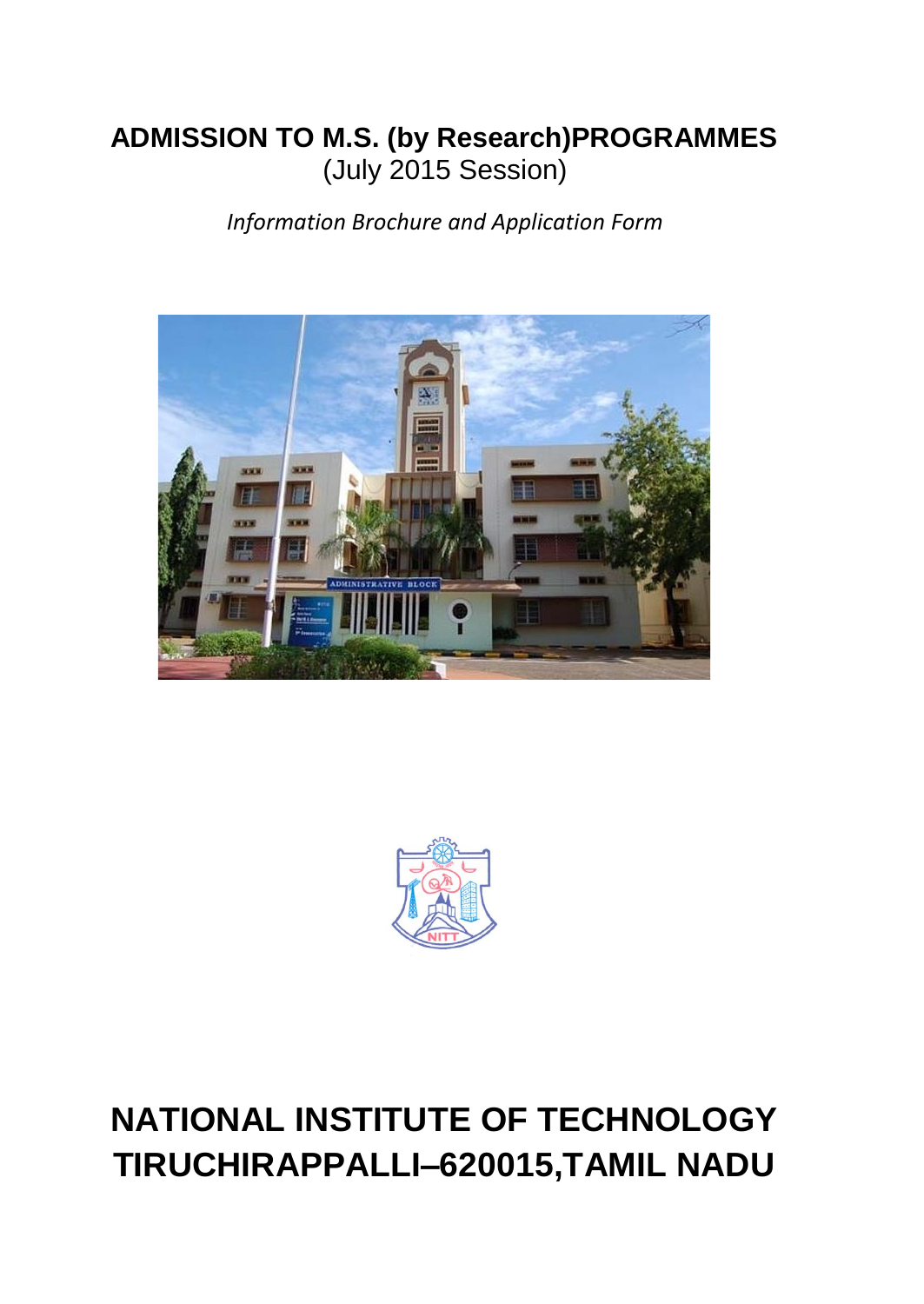

## **NATIONAL INSTITUTE OF TECHNOLOGY,TIRUCHIRAPPALLI–620015 TAMILNADU**

**ADMISSION TOM.S. (byResearch)PROGRAMMES 2015-2016(July2015Session)**

## **M.S.(byResearch)Programme(Full time)**

Allbranches ofEngineering.

#### **A. ELIGIBILITY FORADMISSION TO M.S.(byResearch)**

CandidatesforadmissiontoM.S.(byResearch)degreeprogrammeshallberequiredtohave60percentage ofaggregatemarks or6.5CGPA(forOC/OBC)intheB.E./B.Tech.degreeandavalidGATESCOREinthe appropriatesubject. IncaseofSC/ST/PHcandidatestheeligibilityrequirementis55%aggregatemarksor equivalentCGPAof6.0anda validGATESCOREintheappropriatesubject.

In case of AMIE/AMIIM candidates, minimum mark of 55% is eligible for admission in all branches.

#### **B. FINANCIAL ASSISTANCE**

Half Time Research Assistantship (HTRA) is available to those who are admitted to M.S. (by Research) programmes in different departments subject to the availability as stipulated by Ministry of Human Resources Development.

The award and renewal of this assistantship / scholarship is as per the guidelines issued by MHRD from time to time. Those who are receiving the assistantship are required to assist the department in academic works to a minimum of 8 hours per week. As per rules in force, those who are interested in getting the assistantship / scholarship, have to give an undertaking on stamped paper to the effect that they will not discontinue the course before completion. Those who discontinue the M.S. (by Research) programme are required to refund the entire scholarship amount drawn by them. The assistantship / scholarship will not be available to sponsored candidates or any student getting any other financial support from any agency, state and central governments.

The fellowships are available in the following departments,

| <b>Departments</b>                               |
|--------------------------------------------------|
| <b>Chemical Engineering</b>                      |
| Civil Engineering                                |
| <b>Computer Science and Engineering</b>          |
| <b>Electrical and Electronics Engineering</b>    |
| <b>Electronics and Communication Engineering</b> |
| <b>Energy and Environment</b>                    |
| <b>Instrumentation and Control Engineering</b>   |
| <b>Mechanical Engineering</b>                    |
| Metallurgical and Materials Engineering          |
| <b>Production Engineering</b>                    |
| Physics (Non-Destructive Testing)                |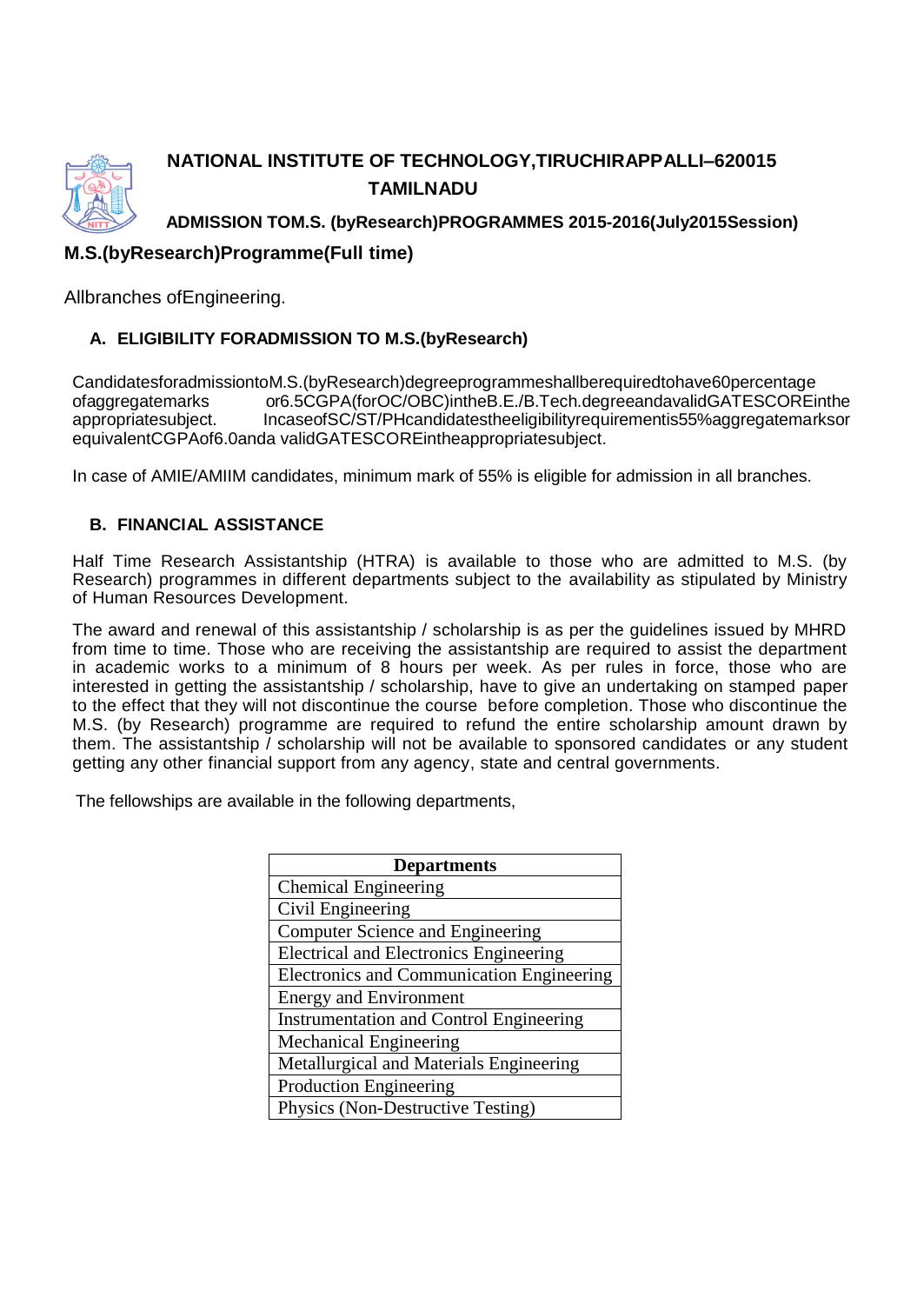## **M.S. (byResearch)Programme(Part time)**

Allbranches ofEngineering and Centre of Excellence in Corrosion& Surface Engineering.

#### **C. Normsfor Part-Time (Sponsored)**

The candidates from organizations with R & D Labs of National repute and public sector undertakings such as DRDO, ISRO, IGCAR, BHEL, BEL, NLC etc., are eligible to apply. Such candidates may have anExternal guide from their parent organization in addition to the Internal Guide. External guide should have a minimum PG degree with research contribution.

#### **D. SELECTION**

| SI.No. | <b>Nameof the Programme</b> | Category    | <b>ModeofSelection</b> |
|--------|-----------------------------|-------------|------------------------|
|        | M.S.                        | Stipendiary | GATEscore*             |
|        | M.S.                        | Sponsored   | Interview              |

*\* GATE Examinationpapershouldbeintheir UGdiscipline*

The detailed M.S. (By Research) Regulations are available at: <http://www.nitt.edu/home/academics/rules/MS.pdf>

### **E. Howto apply?**

Candidates applying for M.S. (by Research) can apply through the downloaded application available at [www.nitt.edu](http://www.nitt.edu/) The filled up application form along with self-attested photo copies of mark sheets, degree certificates, community certificates and the necessary enclosures along with a non-refundable registration fee of Rs.300/- (Rs.100/- for SC/ST/PH) by means of Demand Draft drawn not earlier than 15-04-2015 in favor of "The Director, National Institute of Technology, Tiruchirappalli" payable at Tiruchirappalli should reach**'The Chairperson( Admissions) Office of the Dean (Academic),National Instituteof Technology,Tiruchirappalli – 620 015,TamilNadu'** onor before**22- 05-2015.**

Candidates applying for more than one department should submit separate application form for eachin a sealed cover super-scribing "**Application for MS (by Research)".**department. However, a single registration fee is sufficient. The candidates are requested to write their name and GATE registration number on the reverse side of the draft.

#### **F. NIT-T COUNSELING and INTERVIEW (TentativeDates)**

| Programme | Category    | Date       | Γime∣     | <b>Activity</b> |
|-----------|-------------|------------|-----------|-----------------|
| M.S.      | Stipendiary | 07-07-2015 | 10.30a.m. | Counselling     |
| M.S       | Sponsored   | 07-07-2015 | 10.30a.m. | Interview       |

#### Foranyqueries,contact:

The Chairperson (MS and PhD Admissions) Office of the Dean (Academic) NationalInstitute ofTechnology Tiruchirappalli- 620015.TamilNadu.

Phone: +91 431 2503011, 2503311 E-mail: [ms@nitt.edu](mailto:ms@nitt.edu)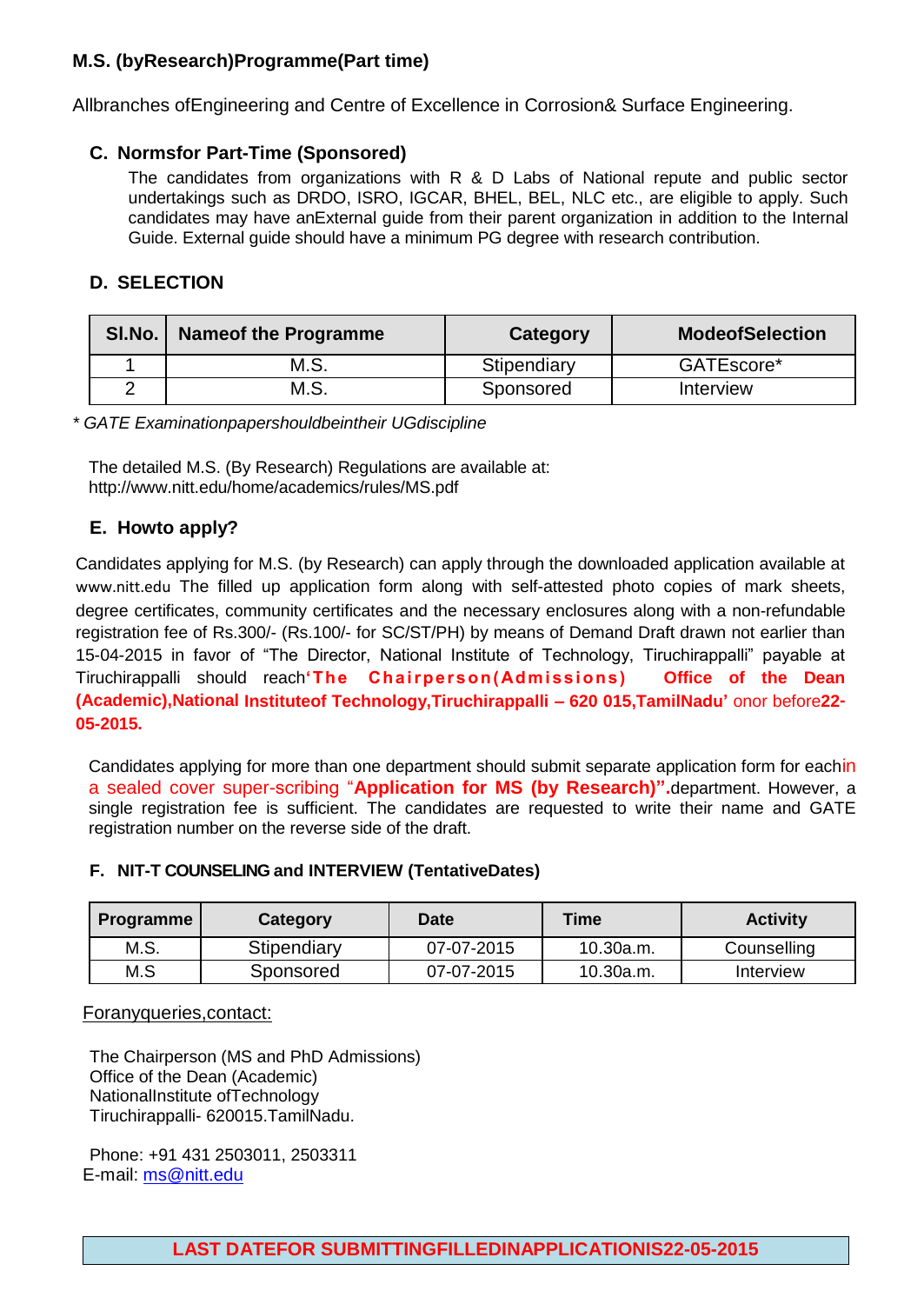

## **NATIONALINSTITUTEOFTECHNOLOGY TIRUCHIRAPPALLI–620 015, TAMILNADU**

## **APPLICATION FORADMISSIONTOMS (by Research) PROGRAMME (2015–2016)**

| <b>Registration Number:</b> |                                     | (forofficeuseonly)                                       |
|-----------------------------|-------------------------------------|----------------------------------------------------------|
| DemandDraftDetails :D.D.No. | Date:<br>AmountRs. Bank Drawn:      |                                                          |
| Application category        | : Full time / Part-time (Sponsored) |                                                          |
| <sup>¥</sup> DEPARTMENT     |                                     | Affix a recent<br>Passport Size Photo<br>(Self-Attested) |
| AREA OF RESEARCH            |                                     |                                                          |
| /LIAF AIRITIL LETTERA       |                                     |                                                          |

#### **(USE CAPITAL LETTERS)**

|   | Name of the Candidate                                                                   |               |            |                       |                  |
|---|-----------------------------------------------------------------------------------------|---------------|------------|-----------------------|------------------|
|   | Father's / Guardian's / Husband's Name                                                  |               |            |                       |                  |
| 1 | Date of Birth (DD-MM-YYYY)                                                              |               |            | Age:                  | Years:           |
|   | Sex (strike out the inappropriate)                                                      | Male / Female |            | <b>Marital Status</b> | Married / Single |
| 2 | $*$ Category ( $\mathcal{D}_{in}$ the appropriate)                                      | <b>OC</b>     | <b>OBC</b> | <b>SC</b>             | <b>ST</b>        |
| 3 | <i><b>*Physically Challenged (PH)</b></i><br>(Persons with disability of 40% and above) | <b>YES</b>    | <b>NO</b>  |                       |                  |
| 4 | Nationality                                                                             |               |            |                       |                  |

|   |            | <b>Address for Communication</b> |        | <b>Permanent Address</b> |
|---|------------|----------------------------------|--------|--------------------------|
|   |            |                                  |        |                          |
|   |            |                                  |        |                          |
| 5 |            |                                  |        |                          |
|   |            |                                  |        |                          |
|   |            |                                  |        |                          |
|   | Land Line: |                                  | Mobile |                          |
|   | E-Mail ID: |                                  |        |                          |

¥*Candidates applying for more than one department should submit separate application form for each department. However, a single registration fee is sufficient. The candidates are required to write their full nameon the reverse side of the draft.*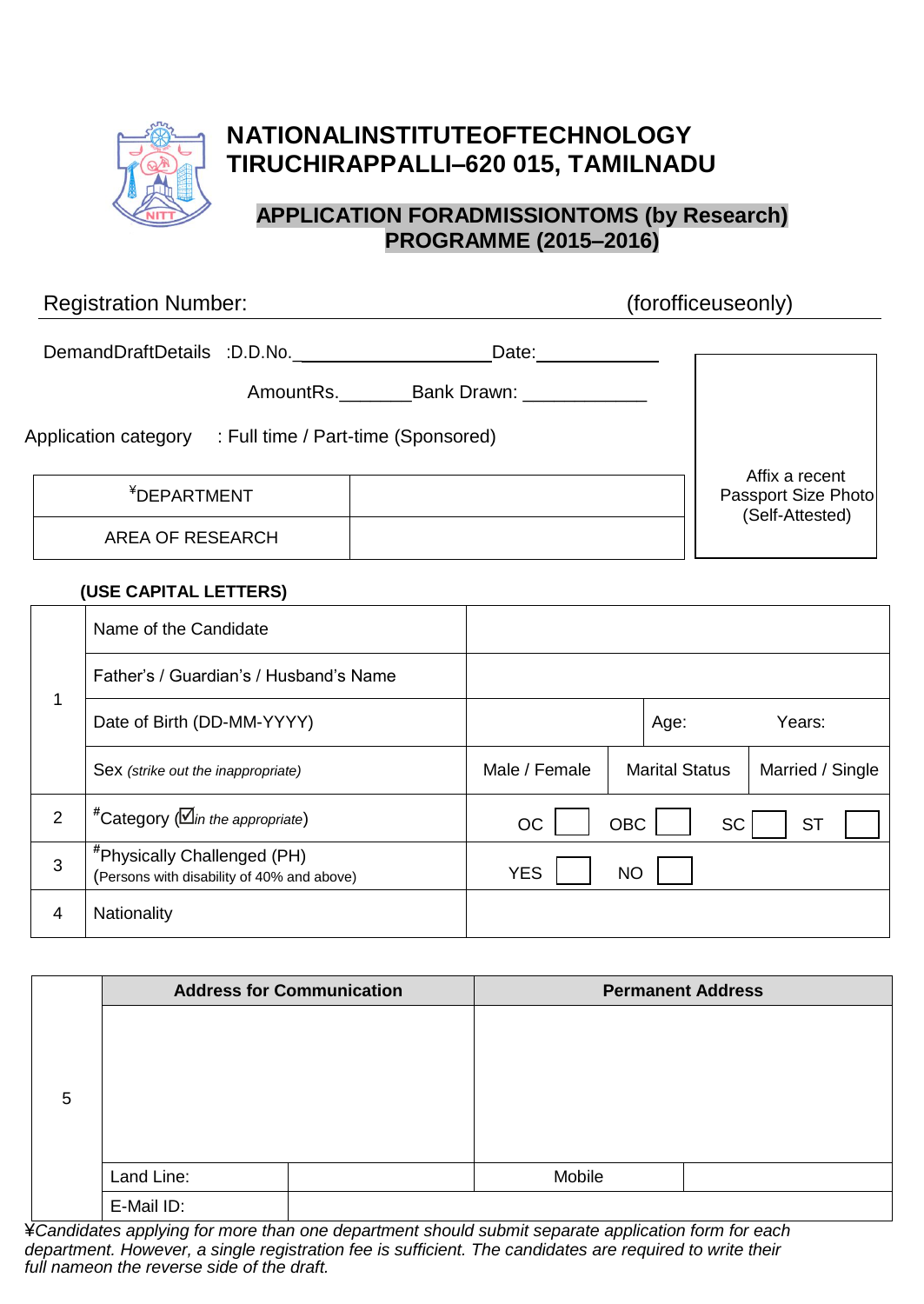| 1. #QualifyingDegree Particulars        | <b>UG</b> | <b>PG</b> |
|-----------------------------------------|-----------|-----------|
| Nameof theDegree                        |           |           |
| <b>Branch/Specialization</b>            |           |           |
| *Percentage of Marks/ CGPA              |           |           |
| Class(Honours/Distinction/First/Second) |           |           |
| Nameof the Institution                  |           |           |
| Nameof theUniversity                    |           |           |
| YearofPassing                           |           |           |

### **2. #Details of marks obtained:**

| Year | <b>Semester</b> | <b>Maximum Marks/GPA</b> | <b>Marks / GPA obtained</b> | <b>Remarks</b> |
|------|-----------------|--------------------------|-----------------------------|----------------|
|      |                 |                          |                             |                |
|      | Ш               |                          |                             |                |
| Ш    | Ш               |                          |                             |                |
|      | IV              |                          |                             |                |
| Ш    |                 |                          |                             |                |
|      | VI              |                          |                             |                |
|      | VII             |                          |                             |                |
| IV   | *VIII           |                          |                             |                |

**\***Write as "**RA'** if results awaiting

|                            | Score&Rank        | Year appeared |  |
|----------------------------|-------------------|---------------|--|
| "GATE Score (ifapplicable) | <b>Discipline</b> | and Validity  |  |

## **9. # DetailsofProfessional [Experience](file:///D:\DEAN%20ACADEMIC%20OFFICE\Administrator\AppData\Local\Microsoft\Windows\Temporary%20Internet%20Files\Local%20Settings\AppData\Local\Microsoft\Windows\Temporary%20Internet%20Files\Local%20Settings\Temporary%20Internet%20Files\Content.IE5\Z01PV7FW\mailto%3fExperience@%3f)**:

| <b>Name&amp;Address ofEmployer</b> | <b>PositionHeld</b> | <b>Duration</b> |           |  |
|------------------------------------|---------------------|-----------------|-----------|--|
|                                    |                     | <b>From</b>     | <u>To</u> |  |
|                                    |                     |                 |           |  |
|                                    |                     |                 |           |  |
|                                    |                     |                 |           |  |
|                                    |                     |                 |           |  |
|                                    |                     |                 |           |  |
|                                    |                     |                 |           |  |

I do herebydeclarethat theinformationfurnishedin thisapplication aretrueandcorrect tothebest ofmyknowledge. If any of the particulars furnished above is found to be incorrect at the time of admission,the

admissionmaybecancelled.

#### Date: **Signature of the Applicant**

**#***Attach photocopiesof certificates. Originalcertificates should beproduced at thetimeof admission.* **Note:**The M.S. Part time (Sponsored) applicant should attach the duly filled in sponsorship certificate. Otherwise, the application will be summarily rejected.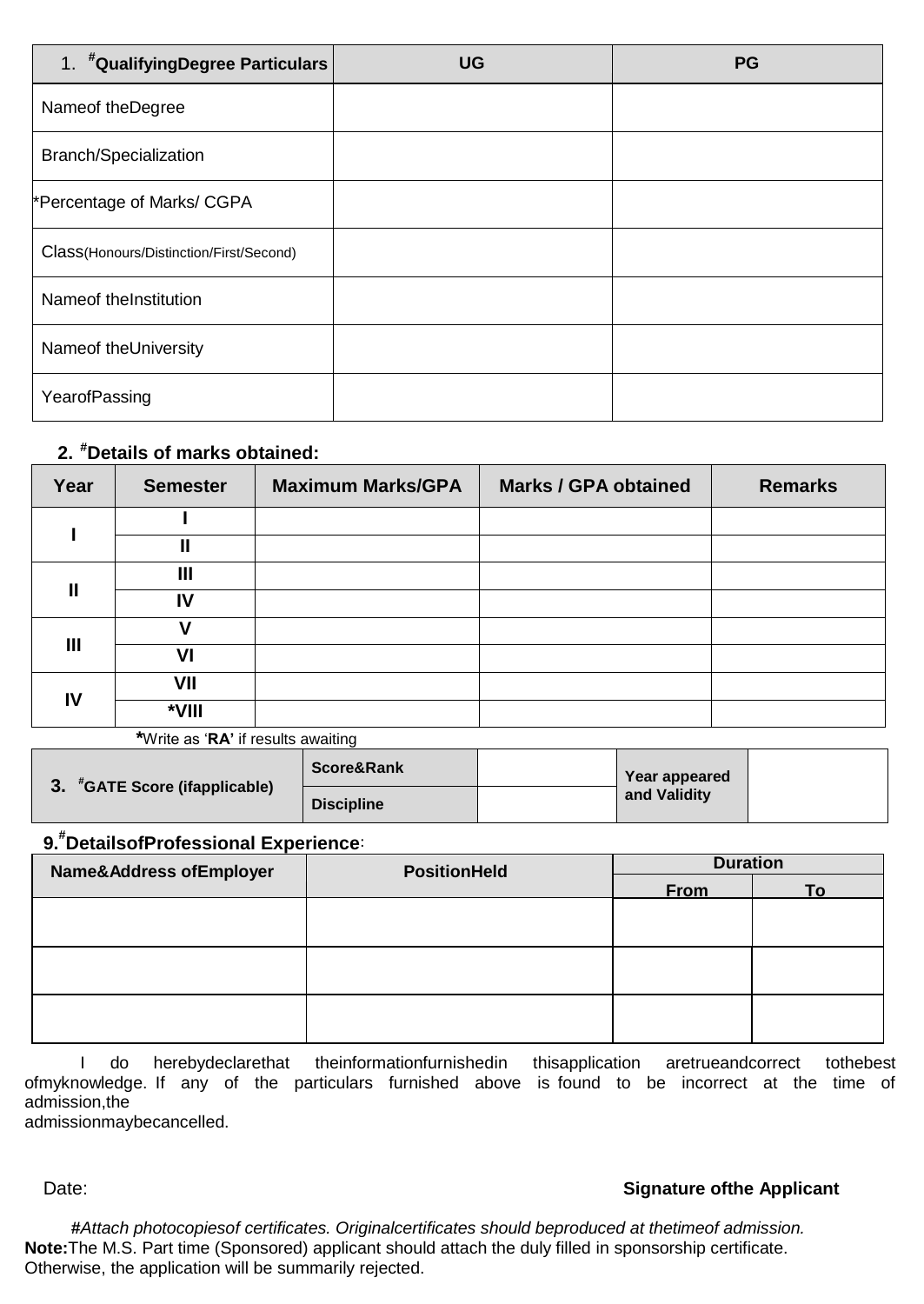## **Sponsorship Certificate**

(In official letter head)

inthe departmentof \_\_\_\_\_\_\_\_\_\_\_\_\_\_\_\_\_\_\_\_\_\_\_\_, NationalInstituteof Technology, Tiruchirappalli-15. He/Shewill berelievedfromhis/herdutyduringtheprogramme, ifselected.

Nameandaddressof the Sponsoringauthority:

**Signatureof theHead of the** 

**Seal Sponsoring Institution /Organization**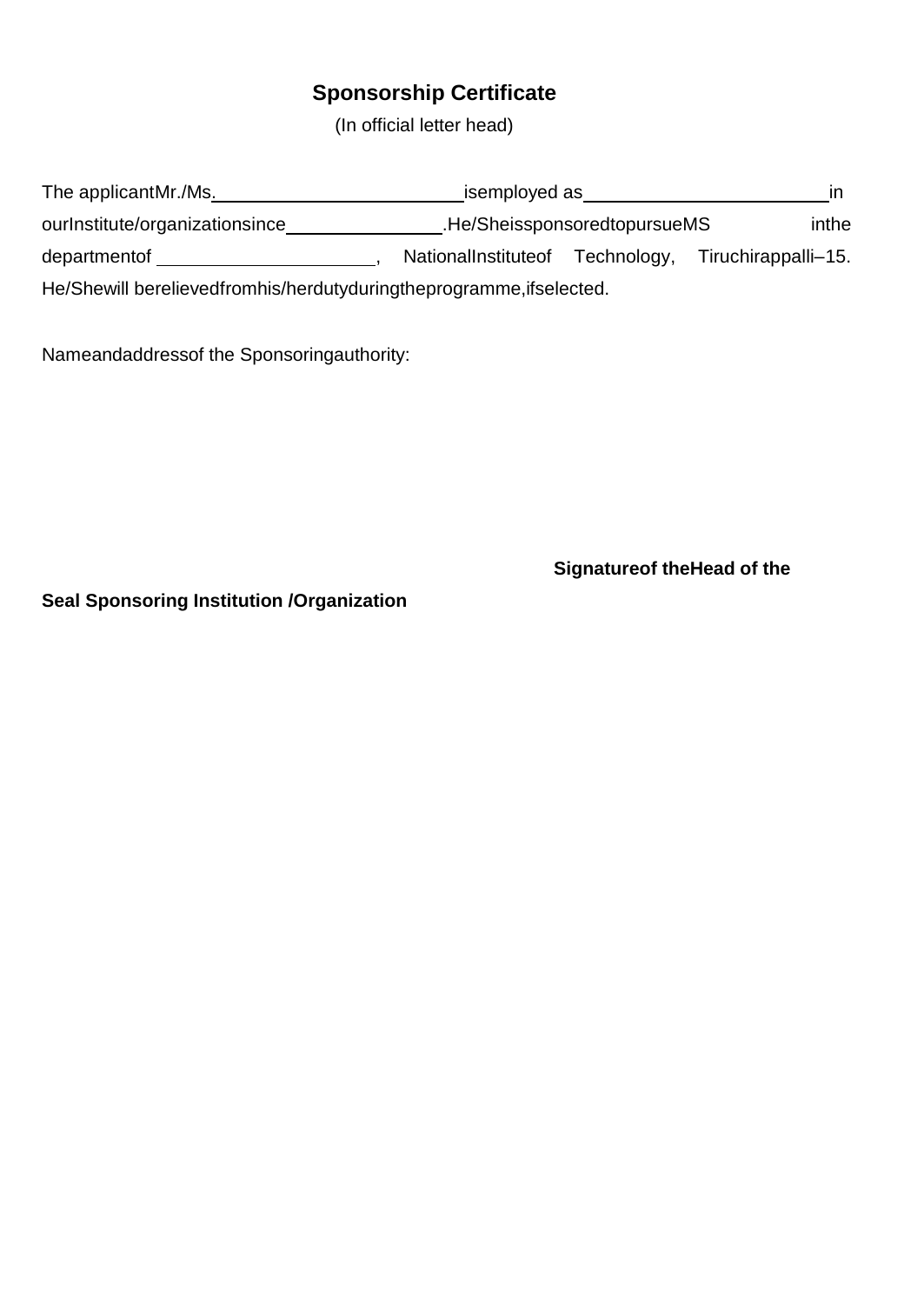#### **Prescribed Format for OBC Certificate FORM OF CERTIFICATE TO BE PRODUCED BY OTHER BACKWARD CLASSES APPLYING FOR APPOINTMENT TO POSTS / ADMISSION TO CENTRAL EDUCATIONAL INSTITUTIONS (CEIs), UNDER THE GOVERNMENT OF INDIA**

|                                                                                                                                                     | in<br>the |
|-----------------------------------------------------------------------------------------------------------------------------------------------------|-----------|
| <b>Example 20</b> State belongs to the                                                                                                              |           |
|                                                                                                                                                     |           |
| (i) Resolution No. 12011/68/93-BCC(C) dated 10/09/93 published in the Gazette of India Extraordinary Part I Section I<br>No. 186dated 13/09/93.     |           |
| Resolution No. 12011/9/94-BCC dated 19/10/94 published in the Gazette of India Extraordinary Part I Section I No.<br>(ii)<br>163 dated 20/10/94.    |           |
| (iii) Resolution No. 12011/7/95-BCC dated 24/05/95 published in the Gazette of India Extraordinary Part I Section I No.<br>88 dated 25/05/95.       |           |
| (iv) Resolution No. 12011/96/94-BCC dated 9/03/96.                                                                                                  |           |
| Resolution No. 12011/44/96-BCC dated 6/12/96 published in the Gazette of India Extraordinary Part I Section I No.<br>(V)<br>210 dated 11/12/96.     |           |
| (vi) Resolution No. 12011/13/97-BCC dated 03/12/97.                                                                                                 |           |
| (vii) Resolution No. 12011/99/94-BCC dated 11/12/97.                                                                                                |           |
| (viii) Resolution No. 12011/68/98-BCC dated 27/10/99.                                                                                               |           |
| (ix) Resolution No. 12011/88/98-BCC dated 6/12/99 published in the Gazette of India Extraordinary Part I Section I No.<br>270 dated 06/12/99.       |           |
| (x) Resolution No. 12011/36/99-BCC dated 04/04/2000 published in the Gazette of India Extraordinary Part I Section I<br>No. 71 dated 04/04/2000.    |           |
| (xi) Resolution No. 12011/44/99-BCC dated 21/09/2000 published in the Gazette of India Extraordinary Part I Section I<br>No. 210dated 21/09/2000.   |           |
| (xii) Resolution No. 12015/9/2000-BCC dated 06/09/2001.                                                                                             |           |
| (xiii) Resolution No. 12011/1/2001-BCC dated 19/06/2003.                                                                                            |           |
| (xiv) Resolution No. 12011/4/2002-BCC dated 13/01/2004.                                                                                             |           |
| (xv) Resolution No. 12011/9/2004-BCC dated 16/01/2006 published in the Gazette of India Extraordinary Part I Section<br>I No. 210 dated 16/01/2006. |           |
|                                                                                                                                                     |           |
|                                                                                                                                                     |           |
| belong to the persons/sections (Creamy Layer) mentioned in Column 3 of the Schedule to the Government of India, Department of                       |           |
| Personnel & Training O.M. No. 36012/22/93-Estt.(SCT) dated 08/09/93 which is modified vide OM No. 36033/3/2004 Estt.(Res.)                          |           |

Dated:  $\Box$ 

dated 09/03/2004.

District Magistrate / Deputy Commissioner / Competent Authority

Seal

#### **NOTE:**

*(a)* The term 'Ordinarily' used here will have the same meaning as in Section 20 of the Representation of the People Act, 1950.

*(b)* The authorities competent to issue Caste Certificates are indicated below:

*(i)* District Magistrate / Additional Magistrate / Collector / Deputy Commissioner / Additional Deputy Commissioner / Deputy Collector / Ist Class Stipendiary Magistrate / Sub-Divisional magistrate / Taluka Magistrate / Executive Magistrate / Extra Assistant Commissioner (not below the rank of Ist Class Stipendiary Magistrate).

*(ii)* Chief Presidency Magistrate / Additional Chief Presidency Magistrate / Presidency Magistrate.

*(iii)* Revenue Officer not below the rank of Tehsildar' and

*(iv)* Sub-Divisional Officer of the area where the candidate and / or his family resides.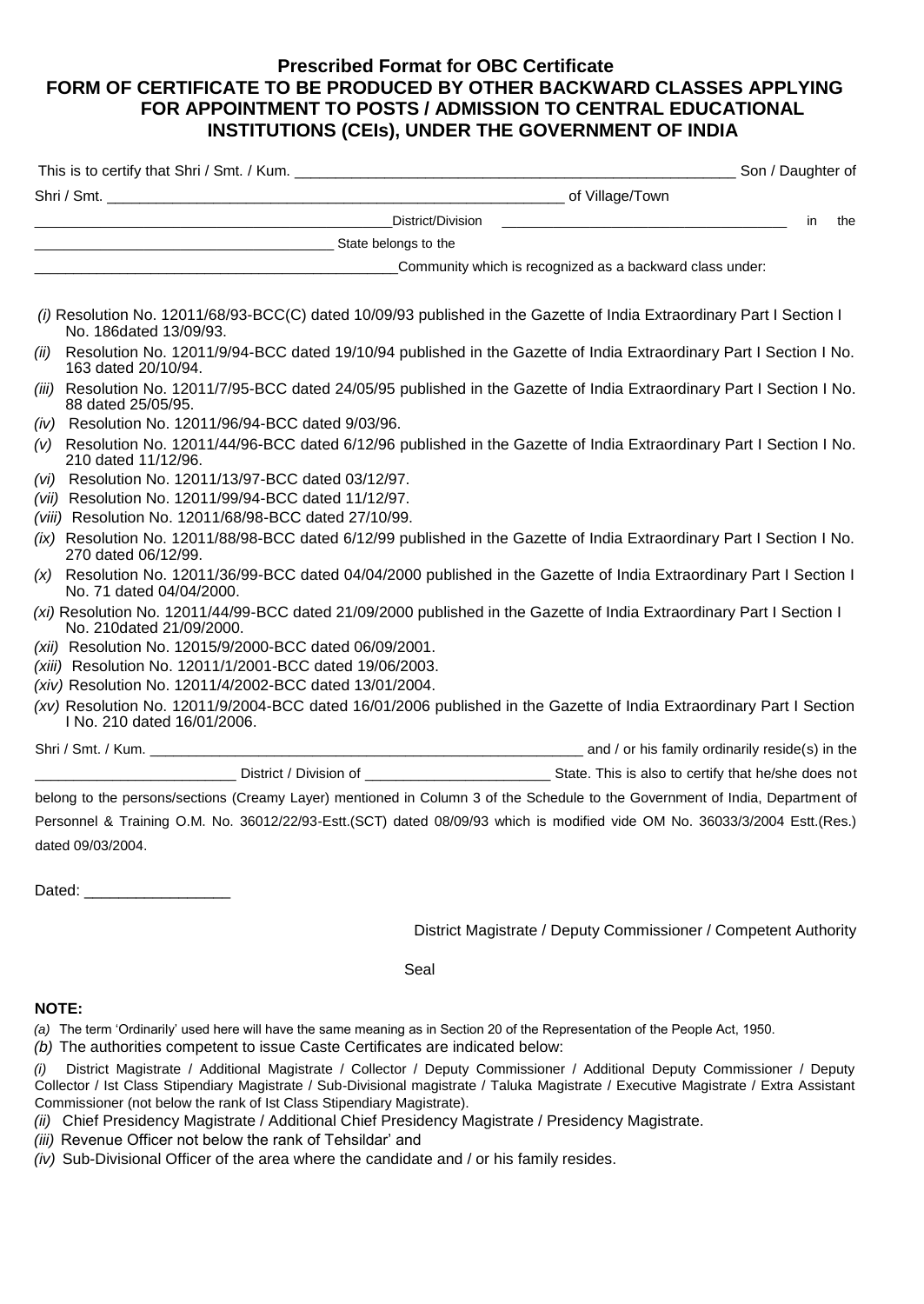## **ADDRESS SLIPS**

## (Should be filled in bythe candidateforcommunication)

## (IN BLOCK LETTERS)

| . Tറ |
|------|
|      |
|      |
|      |
|      |
|      |

## To

## To

## $\mathsf{To}$

| PIN |  |  |  |  |  |  |  |  |
|-----|--|--|--|--|--|--|--|--|